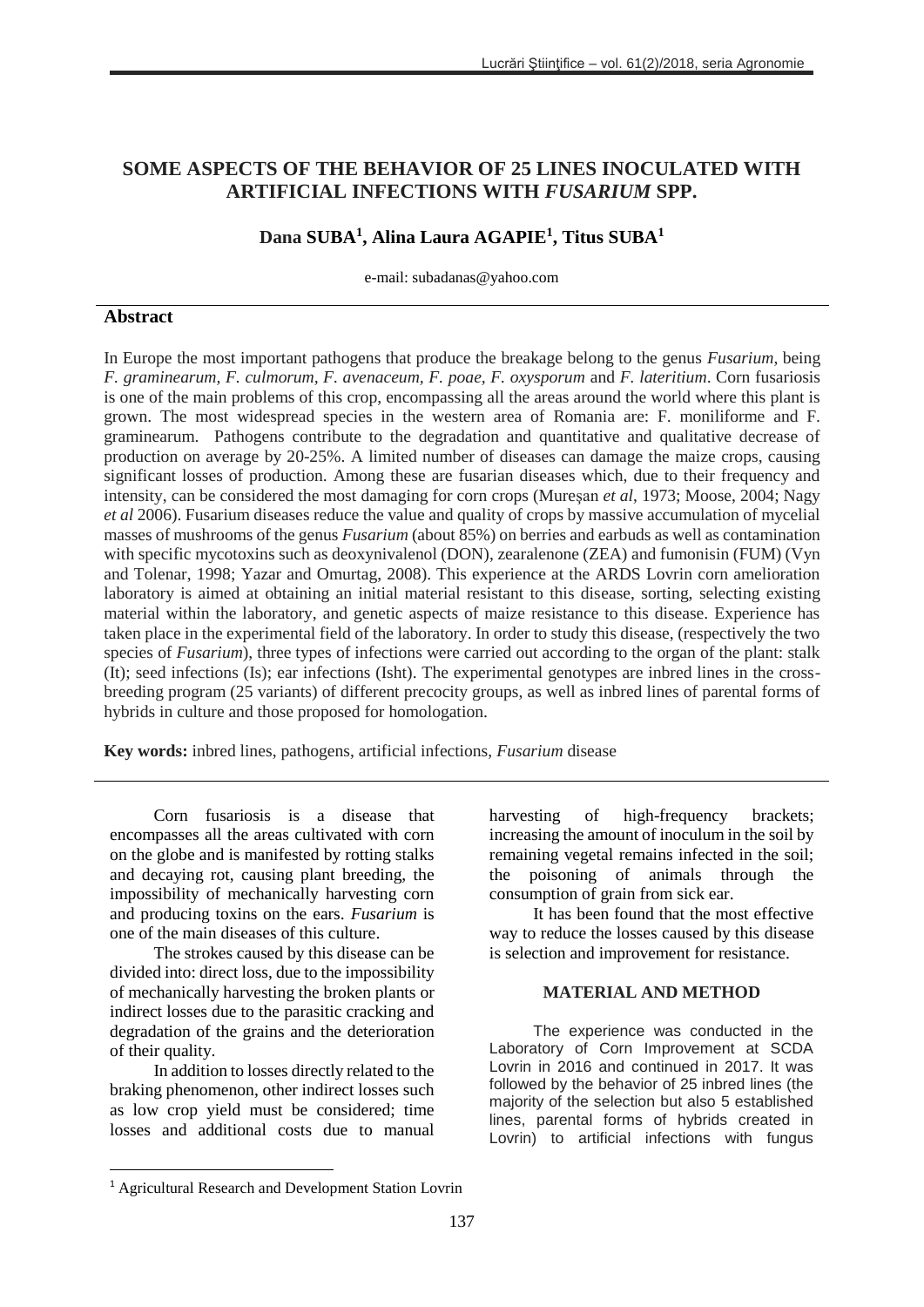*Fusarium moniliforme*. Lines under study were sown on April 24, 2016. Sowing 40 plants / variant, of which 20 plants with treatment and 20 control plants. Lines under study were sown

on April 24, 2016. Sowing 40 plants / variant, of which 20 plants with treatment and 20 control plants (*figure 1*).

| 20 pl.    | $\star$ | $\star$ | $\star$ | Alley                                     | $\star$ | $\ast$  | $\star$ | Alley | $\star$ | $\star$        | $\star$ | Control         |
|-----------|---------|---------|---------|-------------------------------------------|---------|---------|---------|-------|---------|----------------|---------|-----------------|
|           | $\star$ | $\star$ | $\star$ |                                           | $\star$ | $\star$ | $\star$ |       | $\star$ | $\star$        | $\star$ |                 |
|           | $\star$ | $\star$ | $\star$ |                                           | $\star$ | $\star$ | $\star$ |       | $\star$ | $\star$        | $\star$ |                 |
|           | $\star$ | $\star$ | $\star$ |                                           | $\star$ | $\star$ | $\star$ |       | $\star$ | $\star$        | $\star$ |                 |
|           | $\star$ | $\ast$  | $\star$ |                                           | $\star$ | $\star$ | $\star$ |       | $\star$ | $\star$        | $\star$ |                 |
| Alee      |         |         |         |                                           |         |         |         |       |         |                |         |                 |
| 20 pl.    |         |         | V       | Alley                                     |         |         |         | Alley |         |                |         | <b>Infected</b> |
|           |         |         | V       |                                           |         |         |         |       |         |                |         |                 |
|           |         |         | V       |                                           |         |         |         |       |         |                |         |                 |
|           |         |         | V       |                                           |         |         |         |       |         |                |         |                 |
|           |         |         | V       |                                           |         |         |         |       |         |                |         |                 |
|           |         |         |         |                                           |         |         |         |       |         |                |         |                 |
| Infection | Is      | It      | lşt     | Figura 1 Cahama of the field of infection |         | V1      |         |       |         | V <sub>2</sub> |         | etcV25          |

Figure 1 **Scheme of the field of infection**

During the blossoming period - the appearance of the stigmas was made artificial infection. Three types of organ infections were performed:seed infection (Is), stalk infection (It), ear infection (Ist).

The seed required for the sub-variant Is has been infected and sown later, two weeks after the other two sub-variants It and Ist. In case of stalk infection, the method of inoculating a suspension of conidia and mycelium at the base of the stalk (at the second internode) was used. Also with the same suspension was made the

inoculation of the ear, between the husks of the ear.

In order to express the value of the attack on the studied lines, with different degrees of susceptibility to the attack of the fungus, it was observed:

Attack frequency (F%) - determining the percentage of attacking ear against the total number analyzed. The percentage obtained shall be converted into notes on the following scale from *table 1*.

Table 1

| % of the examined organs | <b>Plant reaction</b> | <b>Note</b> |  |  |
|--------------------------|-----------------------|-------------|--|--|
|                          | Immune                |             |  |  |
| $1 - 10$                 | Very resistant        |             |  |  |
| $10 - 20$                | Resistant             |             |  |  |
| $20 - 50$                | Attacked              |             |  |  |
| $50 - 75$                | Sensible              |             |  |  |
| $75 - 100$               | Very sensible         |             |  |  |

**Scoring scale for frequency and intensity of attack**

The same scale was also used for attack intensity (I%) - representing the number of grains attacked on the ear.

The degree of attack (GA) - the mark obtained is derived from the product obtained between the grade F% x note I%, the values will be between 1 and 25.

The attack on the stalk was assessed by the surface of the resulting caverns, highlighted by longitudinal sectioning of the stem. And the attack on the strain determined the frequency of the attack (the number of plants attacked from the total analyzed).

### **RESULTS AND DISCUTIONS**

This study highlighted several corn inbred lines created at SCDA Lovrin, resistant or very resistant to the natural and artificial attack of fusariosis in both stem and ear.

The most resistant lines to the attack of the fusatise strain, in terms of frequency and intensity of attack, expressed in notes 0 to 5, were: Lv 91, Lv 99 and Lv 108. The abovementioned lines had a reduced number of plants attacked from all plants analyzed after infection.

The most sensitive lines were Lv 87, Lv 89, Lv 92 and Lv 102. This is also evident from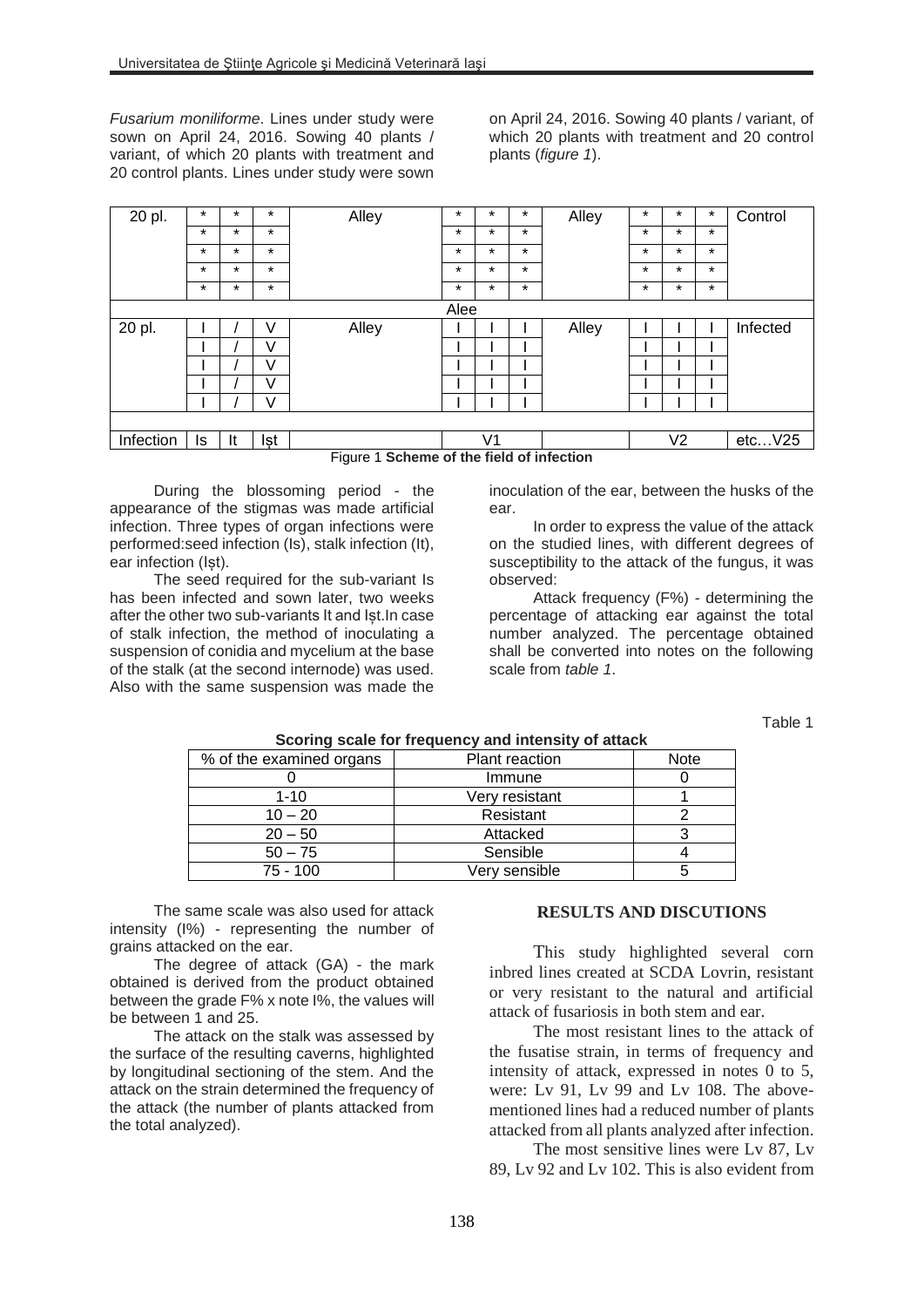*figure 2* which represents the response of the lines to the strain attack.

Regarding the reaction of artificially infected plants to the cobs, the attack response is much more obvious, as shown in the graph shown in Fig. Thus, lines Lv 87, Lv 97, Lv 98, Lv 100 and Lv 1700 have been shown to be susceptible to artificial infection with *Fusarium*.



Regarding the reaction of artificially infected plants to the cobs, the attack response is much more obvious, as shown in the graph shown in *figure 3*. Thus, lines Lv 87, Lv 97, Lv 98, Lv 100 and Lv 1700 have been shown to be susceptible to artificial infection with *Fusarium*.

On the opposite side we find a relatively large number of very resistant and resistant to artificial infection with Fusarium, such as Lv 91, Lv 92, Lv 93, Lv 94, Lv 95, Lv 105, Lv 107, Lv 108, C103 and B73.



Figure 3 **The attack response to corn steaks**

With regard to the degree of attack on Scions, the highest values are found on the lines: Lv 87, Lv 100, Lv 104 and Lv 1700, these lines being the most sensitive. The degree of

attack with the smallest or the most sensitive lines is Lv 93, Lv 91, Lv 107, B73 and C103, as shown in *figure 4*.